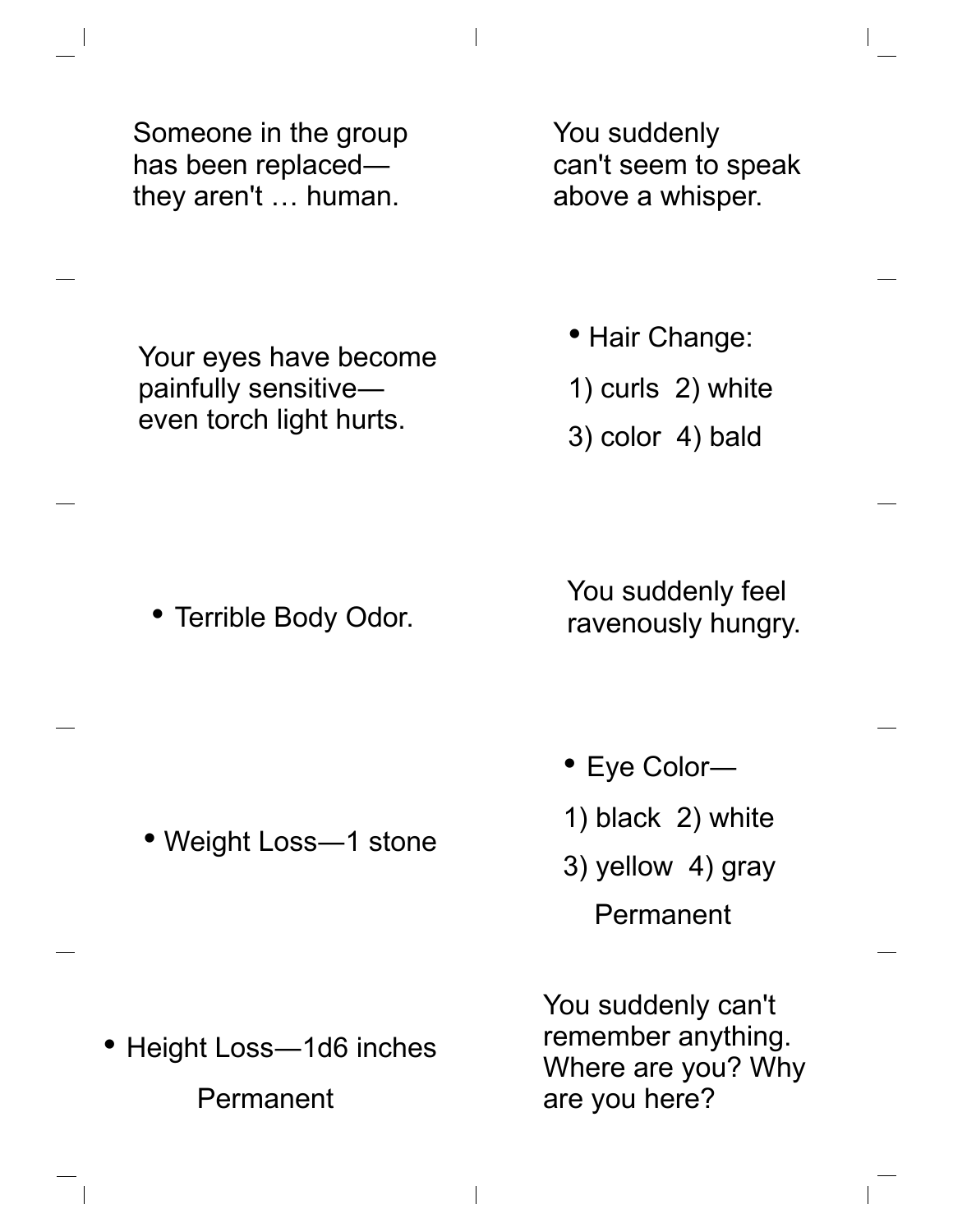You suddenly can't hear anything.

Г

You suddenly can't see anything.

You suddenly feel very weak. You've lost your voice completely―can't even make a sound

You have a strong sense that your death is near unless you're very careful.

Your nose has become painfully sensitive―even smoke sickens you.

You suddenly feel like you're dying of thirst.

• Weight Gain-1 stone

• Animals are Hostile to the character.

 $\overline{\phantom{a}}$ 

• Facial Hair-loss/gain. Permanent

 $\overline{\phantom{a}}$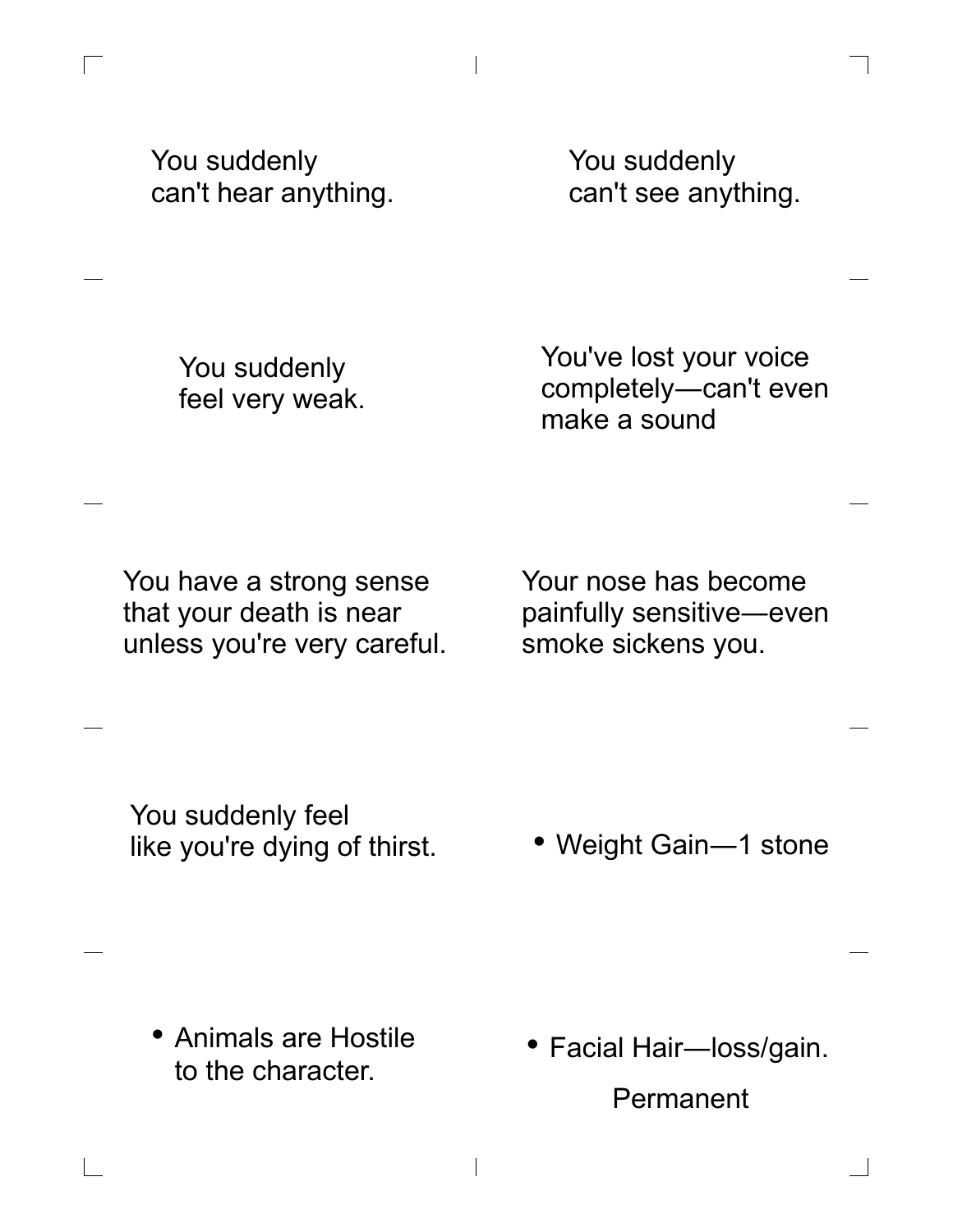You suddenly feel a little dizzy & uncoordinated.

 $\overline{\phantom{a}}$ 

 $\Box$ 

You suddenly can't seem to tell the truth― the opposite just comes out.

You suddenly feel an overwhelming need for gold.

Your ears have become painfully sensitive―even conversation hurts.

You suddenly feel blessed & that you will succeed at all you try.

You suddenly can't seem to smell anything.

You suddenly feel an overwhelming need for the body―everyone is irresistible.

• Terrible Acne

• Hair Change:

1) curls 2) white

3) color 4) bald

 $\overline{\phantom{a}}$ 

Permanent

You suddenly can't seem to speak except very loudly―almost shouting.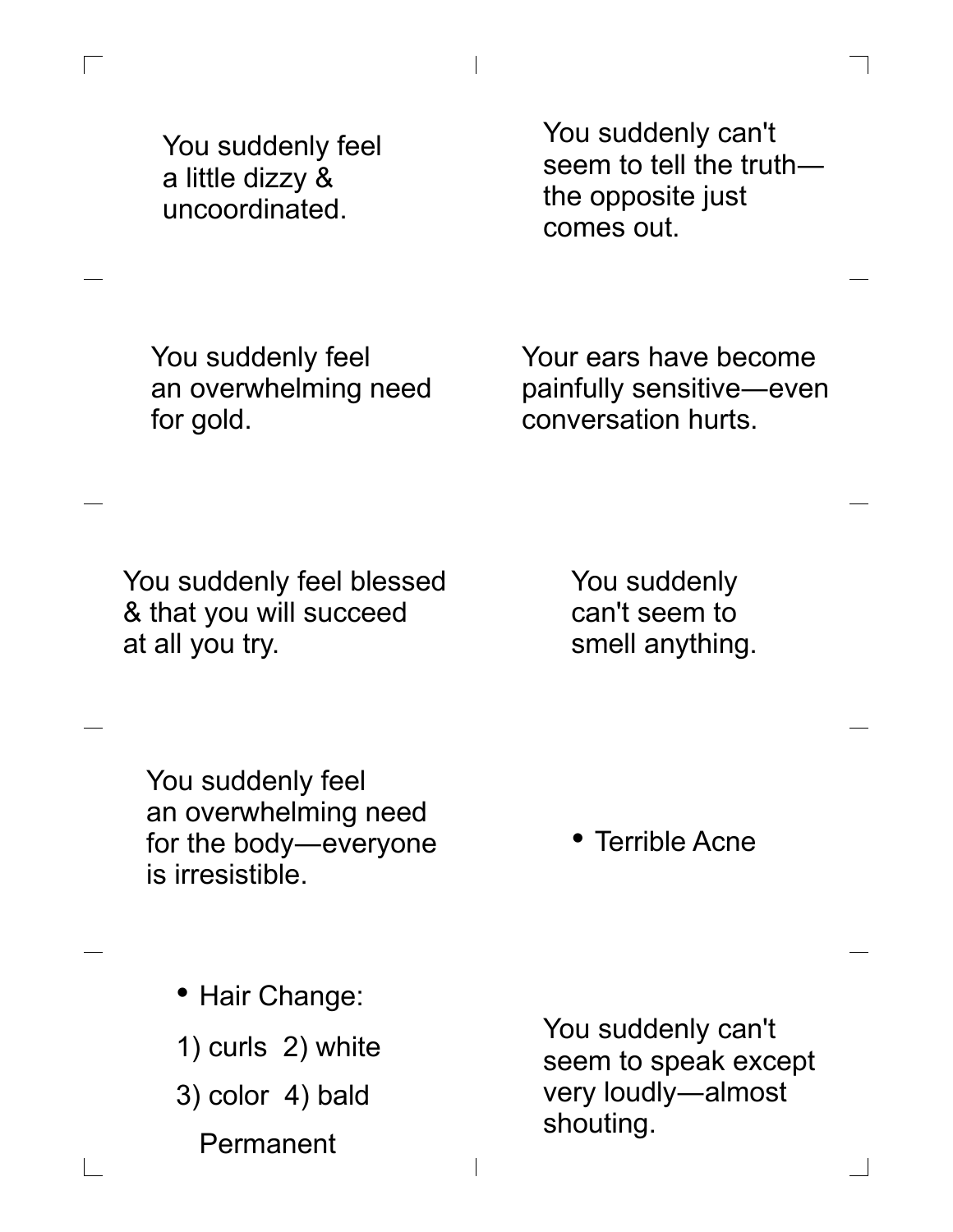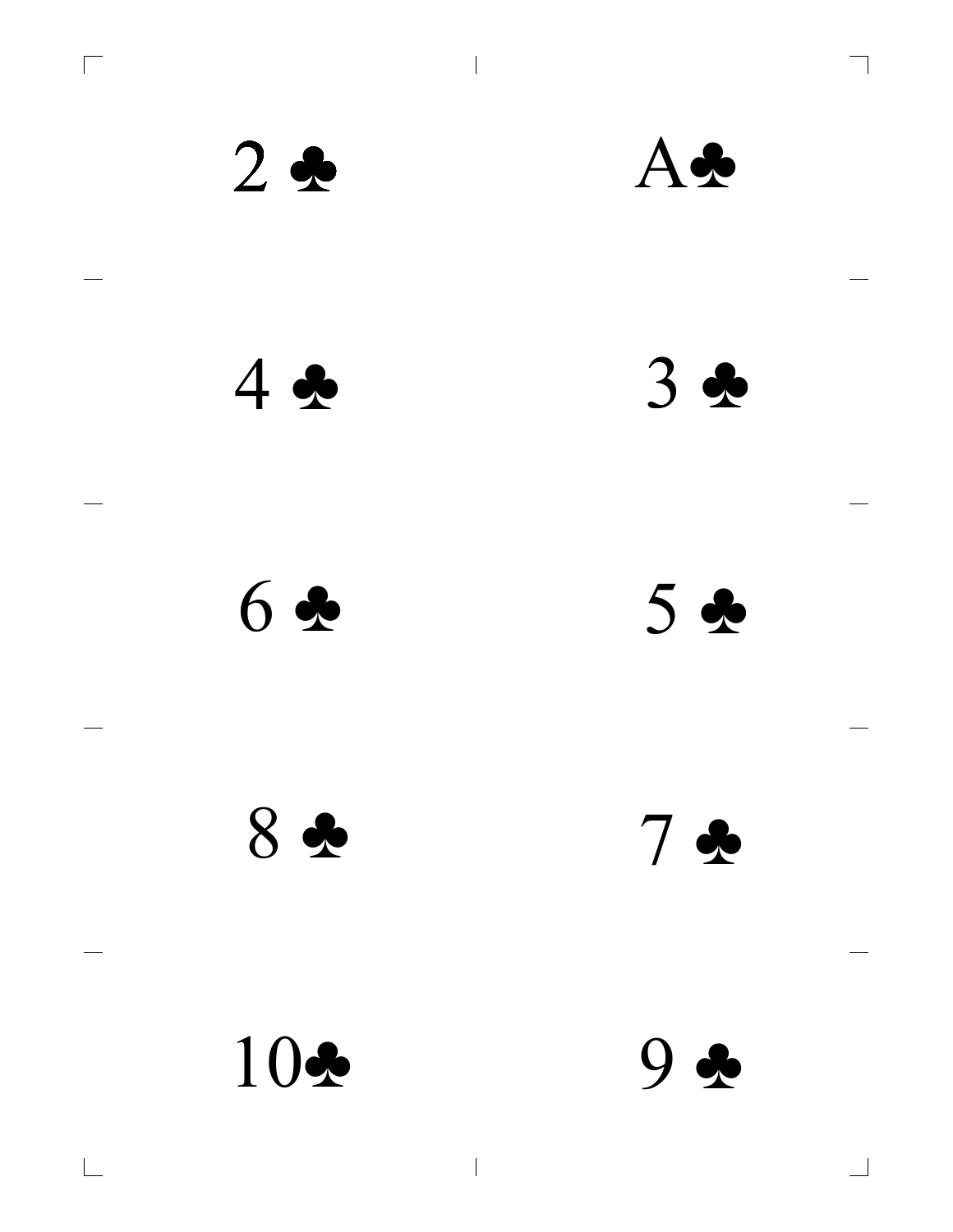

 $\overline{\phantom{a}}$ 

 $\overline{\phantom{0}}$ 

 $\overline{\Box}$